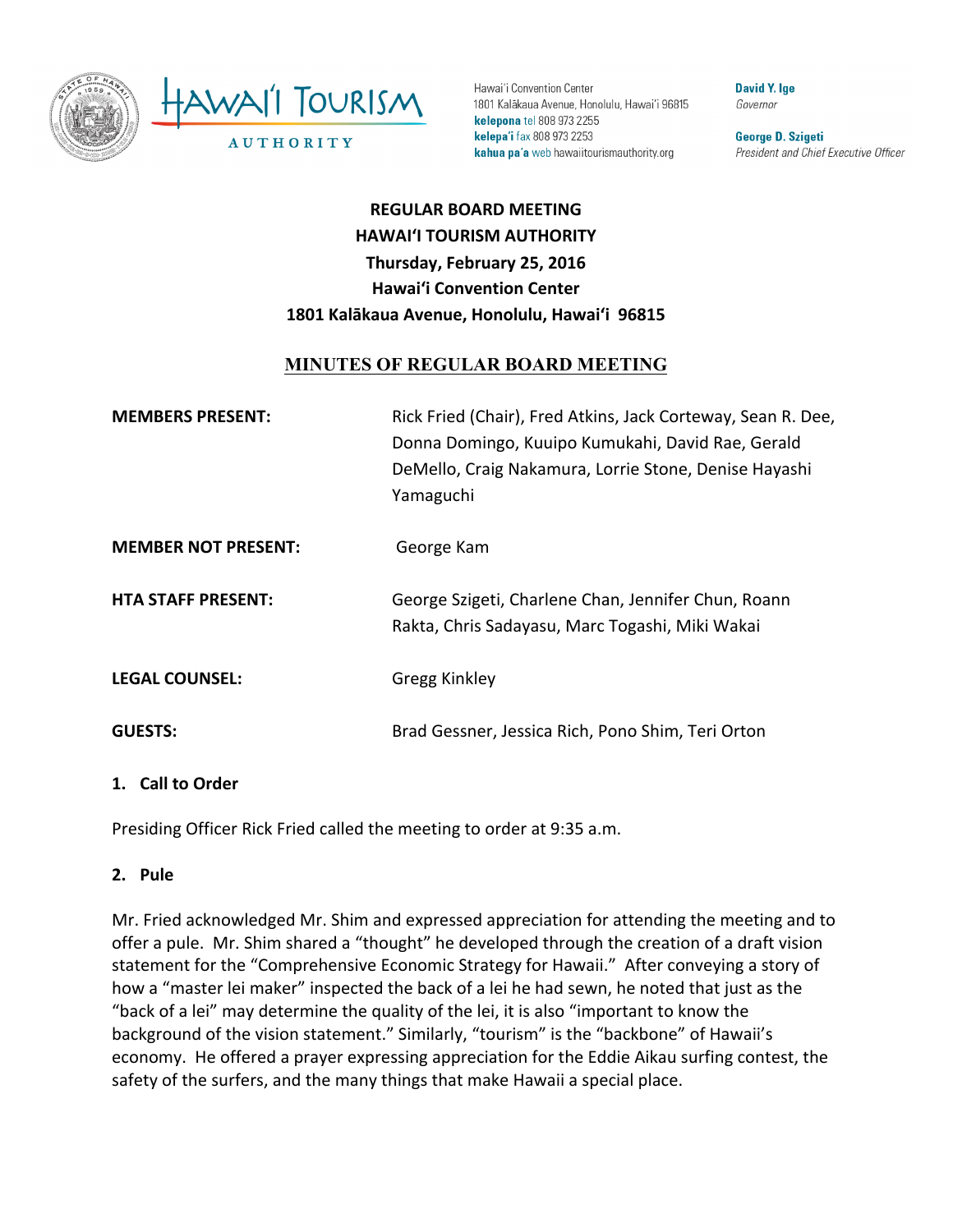### **3.** Approval of the Minutes of the January 28, 2016 Board Meeting

Mr. Atkins moved to approve the minutes of the board meeting held on January 28, 2016. Ms. Domingo seconded the motion, which was unanimously approved by all the members present without any revision.

#### **4. Review of Recent and Upcoming Permitted Interactions**

There was no report of any permitted interactions by any board member.

#### **5.** Report of the CEO Relating to the HTA's Programs

Mr. Fried reported that he attended the recent women's tennis Fed Cup at Kailua Kona and observed it to be "very successful." He expressed hope that the Davis Cup would also be held in Hawaii. 

Mr. Szigeti apprised the Board that the current HTA organization chart and a legislative report of current legislative measures being monitoring by HTA may be viewed at the HTA Office 365 website. The CEO Report may also be viewed at the website and a hard copy was distributed to the Board for its consideration.

(Ms. Yamaguchi was present at this time.)

Mr. Szigeti reported that HTA provided testimony in opposition to a legislative measure allowing the transfer of funds from the Tourism Special Fund (TSF) to support travel expenses for the University of Hawaii athletics program. Mr. Rae asked to reaffirm the Board's opposition to any reallocation of funds from the TSF that should be used for tourism related activities and expended by HTA. Messrs. Corteway and Atkins both expressed concurrence with Mr. Rae's position. Ms. Stone noted that whenever there is a need for money, the TSF is always being looked as a source. Mr. Fried added that the TSF should not be used as a source of funds by a "scattering" of entities.

Mr. Szigeti expressed the need to "protect Hawaii's brand," and to anticipate future unforeseen economic or world health related events impacting travel to Hawaii as a visitor destination. Financial support of "key cultural programs" on all the islands must also be maintained. Mr. Dee noted that providing testimony at the Legislature would be a "good opportunity for HTA to show up and demonstrate HTA's leadership in promoting efforts to support the numerous activities and programs funded by HTA." Ms. Kumukahi added that "if funds are taken" from the TSF, there would be less funds available for "Hawaiian culture programs supported by HTA."

Mr. Szigeti reported that the process for hiring the Hawaiian culture staff position at HTA is continuing. Mr. Kam and Ms. Kumukahi are assisting in that process.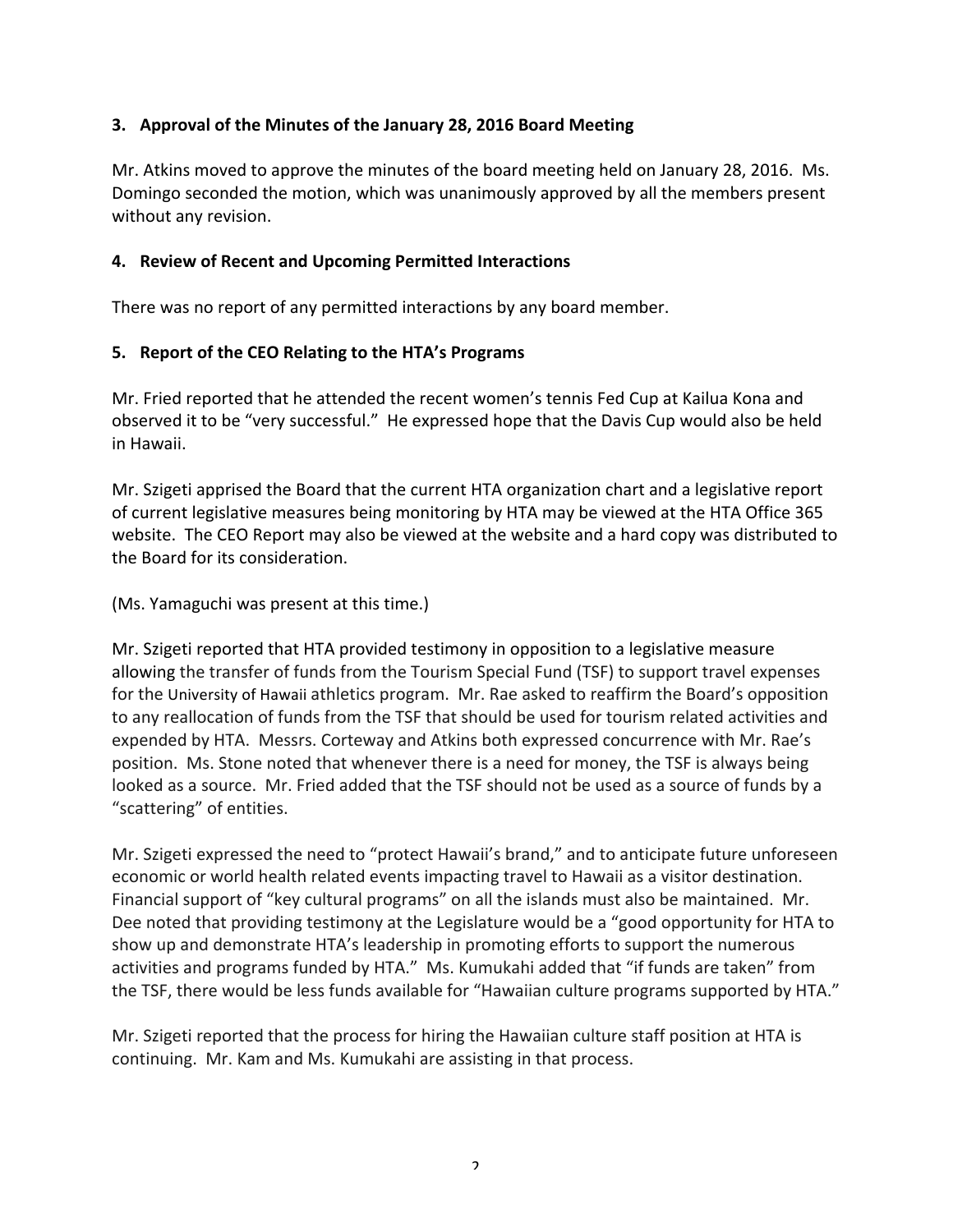Mr. Szigeti expressed appreciation to Mr. Atkins during recent meetings with the Kauai Economic Development Board and the Kauai Mayor's office. Mr. Atkins responded that Mr. Szigeti was "very effective" in discussing the need to protect the TSF and to not "cut funds" to support any HTA programs.

At this time, Mr. Fried acknowledged the presence of Jessica Rich, President & CEO of Visitor Aloha Society of Hawaii. He expressed appreciation for her efforts and to "keep up the great work."

### **6. Presentation and Discussion of Market Insights and Current Market Conditions**

Mr. Fried acknowledged Ms. Chun, who referred to a handout entitled "Market Insights-January 2016" and dashboards of key performance indicators in each major market area. The handouts were previously distributed to the Board for consideration. Ms. Chun stated that the "HTA Monthly Market Insights" reflects a report on the most recent key performance indicators that HTA uses to measure success in achieving its forecasted goals. She noted that the various charts depict the actual data in comparison to the 2016 forecasts presented by Daniel Nahoopii at the HTA board meeting in October 2015.

Ms. Chun referred to the January 2016 results and observed that they "were on target" with the forecast. She highlighted Oceania to note that arrivals were slightly below forecast. China and Korea were also highlighted to note a 2.8% increase in arrivals year-over-year in China and a 27.8 % increase in Korea arrivals from last January due to new service from a low cost airline that started operating in Hawaii in late December 2015.

Finally, Ms. Chun referred to a handout entitled "2016 PATA/TTRA Outlook & Economic Forecast Highlights." She discussed the various 2016 visitor travel forecasts presented by the Hawaii Chapters of Pacific Asia Travel Association and the Travel and Tourism Research Association during an annual joint Outlook & Economic Forecast Forum in February. It was noted that for the first time in the last 30 years, inflation-adjusted visitor expenditures exceeded 1984 levels. Hospitality Advisors forecasted a statewide 2016 occupancy of 78.7% and an average daily rate (ADR) of \$252. The Activities & Attractions Association of Hawaii, Hawaii Restaurant Association, Retail merchants of Hawaii, and Paul Brewbaker all noted that while 2015 had more visitors and increased expenditures, it did not translate to increased spending for most of Hawaii's businesses because of high room rates. However, attractions on all islands and in all categories are projecting revenue increases for 2016.

# **7. Presentation, Discussion and Approval of HTA's Financial Reports**

Mr. Togashi reported that he is requesting Board approval of the financial reports for November and December 2015 previously distributed at the January meeting. The January 2016 financial reports are available online at the HTA's 365 website. He also stated that a "detailed mid year budget analysis" will be presented at the next board meeting.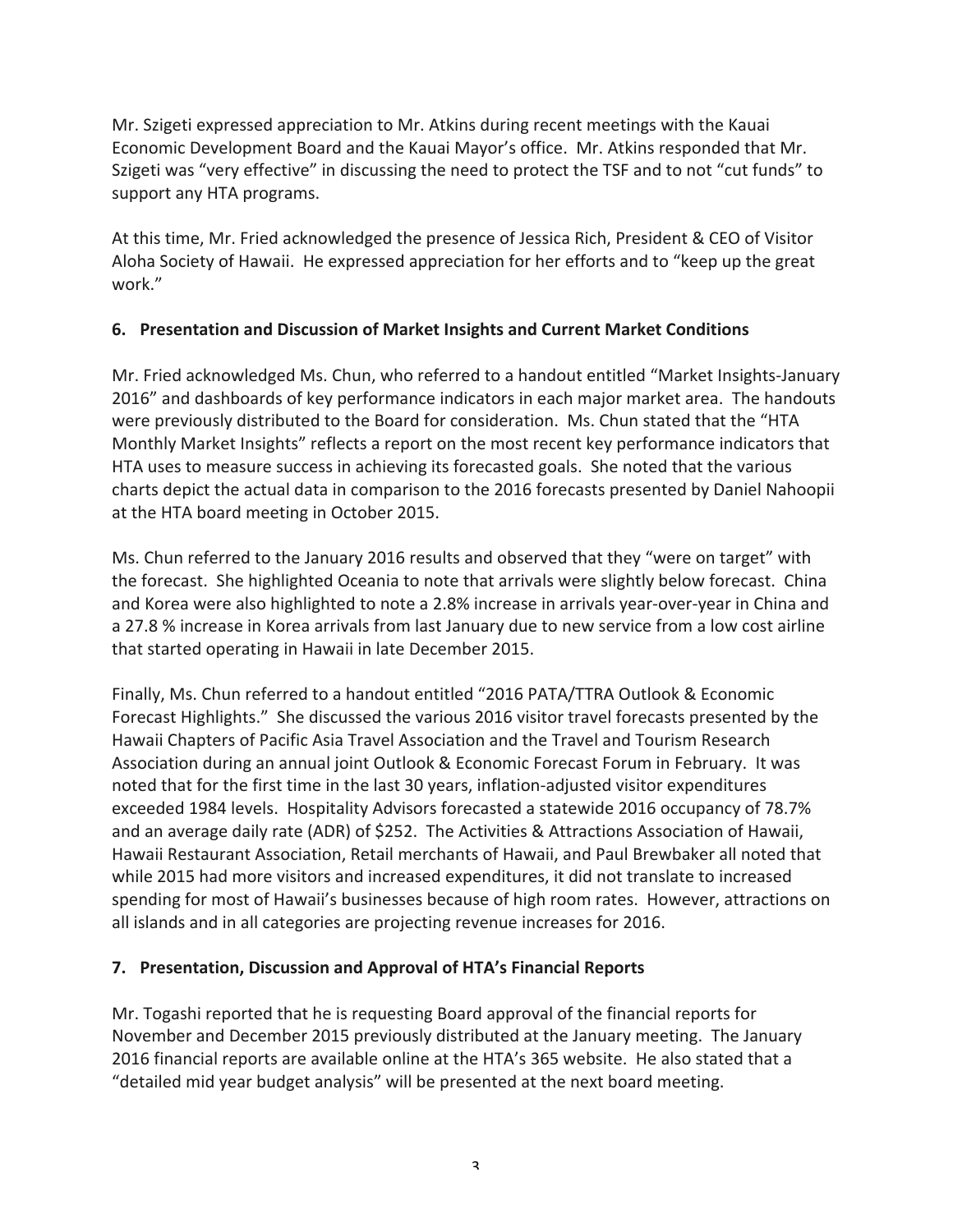Mr. Rae moved to approve the financial reports for November and December 2015. Mr. Corteway seconded the motion, which was unanimously approved by all the Board members present without any objection.

### **8.** Presentation and Discussion by AEG Regarding an Update of Hawaii Convention Center **Recent Activities**

Ms. Orton was acknowledged and provided a PowerPoint presentation entitled "February 2016 HTA Board of Directors Update." In regards to a "2016 Facility Update," she highlighted data indicating that January 2016 occupancy was 3% better than the January average in 2014 and 2015. Based on January data, the net loss is forecasted to be \$133,500 below the budgeted net loss. In regards to food and beverage, Ms. Orton reported that January "was not a high revenue generating month" and that "we could do better when there is more volume in the house." The "percentage flow through" was 21% in January compared to the actual flow through of 45% in 2015. She discussed the various upcoming events in March and noting the Honolulu Festival and First Hawaiian International Auto Show as large public events.

In regards to the January return on investment, Ms. Orton stated, "for every dollar spent by HCC, we returned \$.66 to the state." In regards to a HCC facility and sales update, she reported that the Charter Properties Casualty Underwriters booking was closed and reflected an increase in room nights from 25,000 to 40,000. Active recruiting is continuing for a Mid West Sales Director and a Marketing/Sales Servicing sales position.

Ms. Orton reported that a strategic sales plan is being finalized for prospecting contractors, who are our "lead generators." Once goal setting for 2016 is finalized, it will be presented to HTA for review.

In response to a question from Mr. Dee, Ms. Orton stated that various "huge" and "strong" tentatives are being closed by HVCB because they have a relationship with the bookings. Mr. Dee also requested "more discussion" at the next board meeting on how to increase attendance at the "Hawaii Tourism Summit."

# **9.** Presentation and Discussion by AEG Regarding an Update of Sales Initiatives and Hawaii **Convention Center Performance**

Ms. Orton reported that her presentation on this agenda item would include a discussion of AEG sales initiatives. Ms. Yamaguchi made a motion for the Board to go into an executive session pursuant to HRS section 201B-4(a)(2) for the purpose of discussing information that must be kept confidential to protect Hawaii's competitive advantage as a visitor destination. Mr. Corteway seconded the motion, which was unanimously approved by all the Board members present without any objection.

The meeting was recessed for the board to conduct an executive session at 10:12 a.m. The meeting was reconvened at 10:28 a.m.